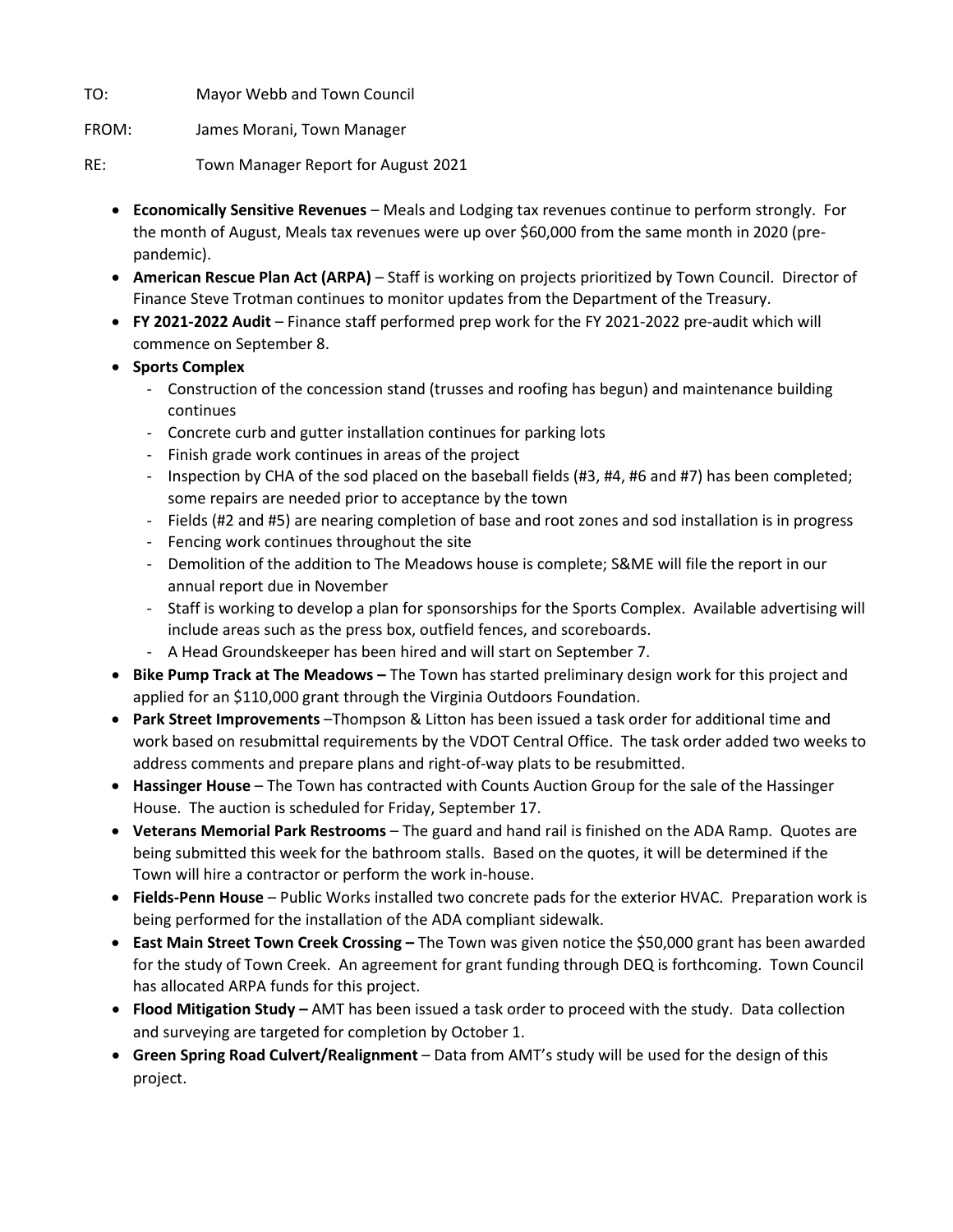- **East Main Street Sidewalk Connection (Hutton Street)** Staff met with the Town's consulting engineer, The Lane Group, to discuss plans to move the project to bid and construction. The Interim Director of Public Works will manage the project.
- **Remsburg Drive Pedestrian Bridge**  Plans have been completed and are ready for bid. Staff is compiling construction bid documents and preparing to meet with our on-call professional services (Thompson & Litton) about moving this project to bid and construction. The Interim Director of Public Works is becoming familiar with the scope of work and will manage the project.
- **VDOT Smart Scale Projects**
	- Exit 17: Work continues on Gravel Lake Road, Country Club Drive, and Cummings Street areas. Final completion is expected in fall 2022.
	- Exit 19: Construction continues to progress to the expected final completion in summer 2022.
	- US-19/West Main Street Intersection Improvements: VDOT issued a Notice to Proceed to the contractor on August 30. Construction activity will begin with the installation of construction traffic signage for the detour operations. As permitted by Town Code, the Town Manager issued a waiver to the noise regulations for night operation to Ramirez Construction.
	- US-11/Main Street and SR 140/Jonesboro Road: This project is in VDOT's Six-Year Plan.
- **Boone Street Sidewalk Improvements** The Town has submitted a pre-application for pedestrian improvements on Boone Street from Main Street to Walden Road through VDOT's Transportation Alternatives Program (TAP). The proposed project includes the addition of sidewalk and stormwater structures. A resolution in support of the project will be considered by Town Council at the September 7 meeting. A public hearing is scheduled for September 23, at 6:00 p.m., to solicit public comment. Full application for the project is due October 1.
- **Annual Asphalt Resurfacing** Staff is currently evaluating pavement conditions for the spring 2022 asphalt resurfacing. A drive-through inspection of town streets was recently conducted with VDOT.
- **Street Maintenance** The Street Department has been working on asphalt patching after sanitary sewer line installations completed by the Sewer Department. Additionally, street crews have been cutting dead Ash trees on town property and right-of-way along with trimming for vehicle clearance and visibility.
- **Tree/Arborist Work** The Town Arborist continues to work with local businesses and residents on tree issues within the town. Initial planning for the 2022 Tree-Give-away program is underway.
- **Virginia Creeper Trail**
	- The Meade Crossing is still functioning well. The Street Department is working on the swing arm gates.
	- At the September 7 council meeting, a public hearing will be held for boundary line adjustments and right-of-way dedication at the Watauga Trail Head. Town Council will consider approval of the plats after the public hearings.
	- Town staff participated in three meetings with the Virginia Creeper Trail Conservancy regarding the organization's Master Plan. An initial draft has been completed and feedback was provided by stakeholders.
	- Town staff met with The Lane Group to discuss a proposal to perform existing condition evaluation, conceptual methods for repair, and construction cost estimating. The Town has provided the comprehensive study completed by Mattern & Craig as a basis for the scope of work.
- **Sanitary Sewer System Inflow and Infiltration**  Application for construction to repair and replace sanitary sewer facilities identified in the SSES performed last year was submitted to DEQ on July 29. Matching funds of up to 50% (potentially more but not yet known) were requested in the amount of \$3,336,800. The timeline outlined in the application runs from June, 2021, through November 30, 2022, for completion. A second phase has been applied for and approved to study the remaining drainage basins identified in the system-wide I&I study done by CHA. Application was submitted on July 1 for a 75/25 match of \$100,000.